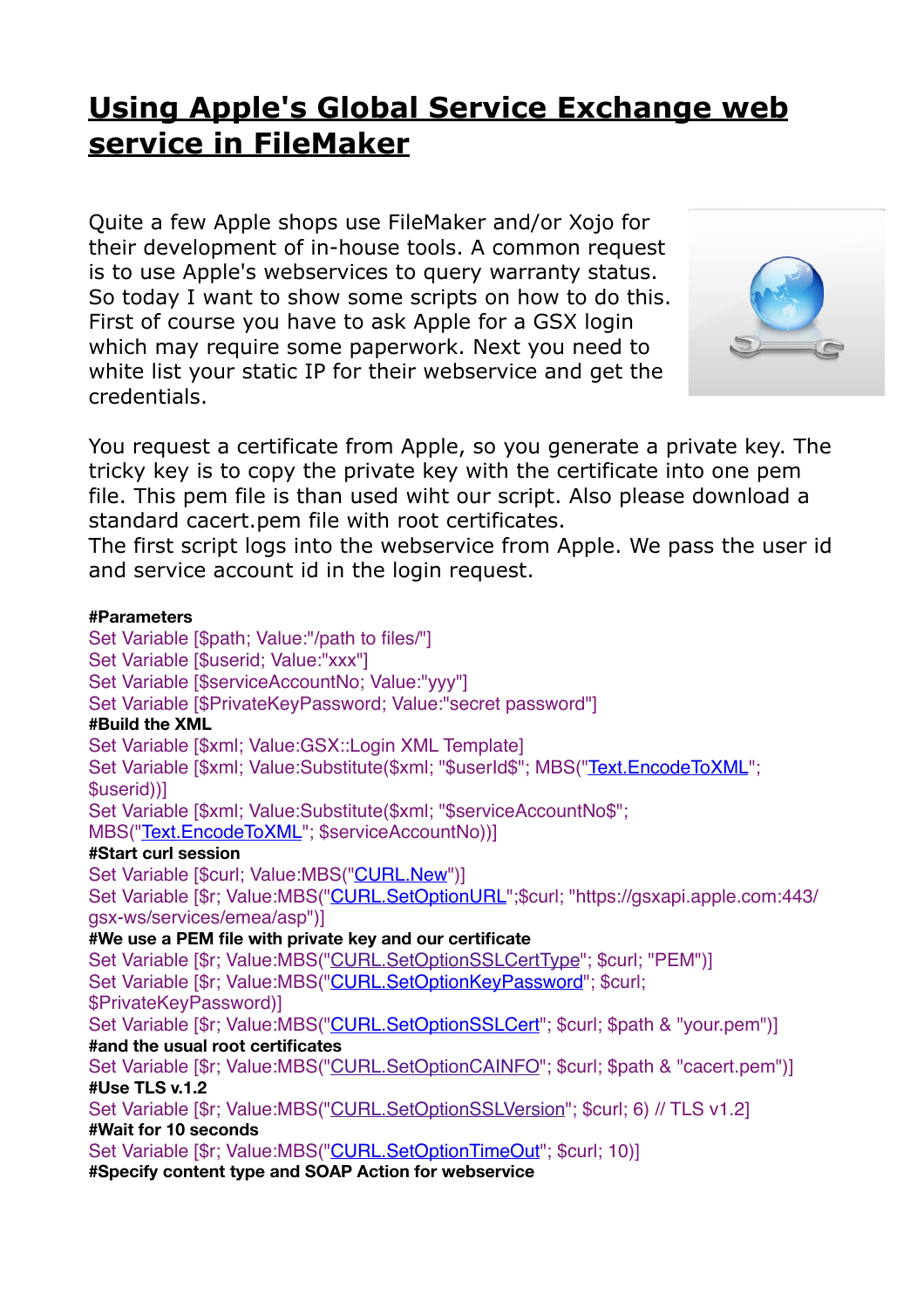Set Variable [\$r; Value:MBS("[CURL.SetOptionHTTPHeader"](http://www.mbsplugins.eu/CURLSetOptionHTTPHeader.shtml); \$curl; "Content-Type: text/ xml; charset=UTF-8"; "SOAPAction: \"urn:authenticate\"")]

## **#Pass XML to CURL**

Set Variable [\$r; Value:MBS("[CURL.SetOptionPostFields](http://www.mbsplugins.eu/CURLSetOptionPostFields.shtml)"; \$curl; \$xml)]

**#Run the request**

Set Variable [\$r: Value:MBS("[CURL.Perform](http://www.mbsplugins.eu/CURLPerform.shtml)": \$curl)]

**#Check result by storing result, debug log and output data in fields**

Set Variable [\$httpResponse; Value:MBS( ["CURL.GetResponseCode](http://www.mbsplugins.eu/CURLGetResponseCode.shtml)"; \$curl )] Set Field [GSX::CURL Result; \$r]

Set Field [GSX::CURL Input; \$xml]

Set Field [GSX::CURL Debug; MBS("[CURL.GetDebugAsText](http://www.mbsplugins.eu/CURLGetDebugAsText.shtml)"; \$curl; "UTF8")] Set Field [GSX::CURL Output; MBS(["CURL.GetResultAsText"](http://www.mbsplugins.eu/CURLGetResultAsText.shtml); \$curl; "UTF8")] If  $\sqrt{\$r} = "OK"$  and  $\sqrt{\$httpResponse = 200}$ 

## **#on success, get our session id**

```
"Text.FindBetween"; GSX::CURL Output;
"<userSessionId>"; "</userSessionId>")]
End If
```
**#always clean up** Set Variable [\$r: Value:MBS("[CURL.Cleanup](http://www.mbsplugins.eu/CURLCleanup.shtml)")]

Here is the login template:

<soapenv:Envelope xmlns:soapenv="http://schemas.xmlsoap.org/soap/envelope/" xmlns:glob="http://gsxws.apple.com/elements/global"> <soapenv:Header/> <soapenv:Body> <glob:Authenticate> <AuthenticateRequest> <userId>\$userId\$</userId> <languageCode>de</languageCode> <userTimeZone>CET</userTimeZone> <serviceAccountNo>\$serviceAccountNo\$</serviceAccountNo> </AuthenticateRequest> </glob:Authenticate> </soapenv:Body> </soapenv:Envelope>

Next we run a second query to check the warranty status of an iPhone. Here we pass in the session ID we got above, the serial number of the iPhone and your shop number. The result is a xml where we extract again the interesting values like the status and configuration information:

#### **#Parameters**

Set Variable [\$path; Value:"/path to files/"] Set Variable [\$PrivateKeyPassword; Value:"secret password"] **#Build the XML** Set Variable [\$xml; Value:GSX::Query XML Template] Set Variable [\$xml; Value:Substitute(\$xml; "\$sessionid\$"; MBS(["Text.EncodeToXML"](http://www.mbsplugins.eu/TextEncodeToXML.shtml); GSX::SessionID))]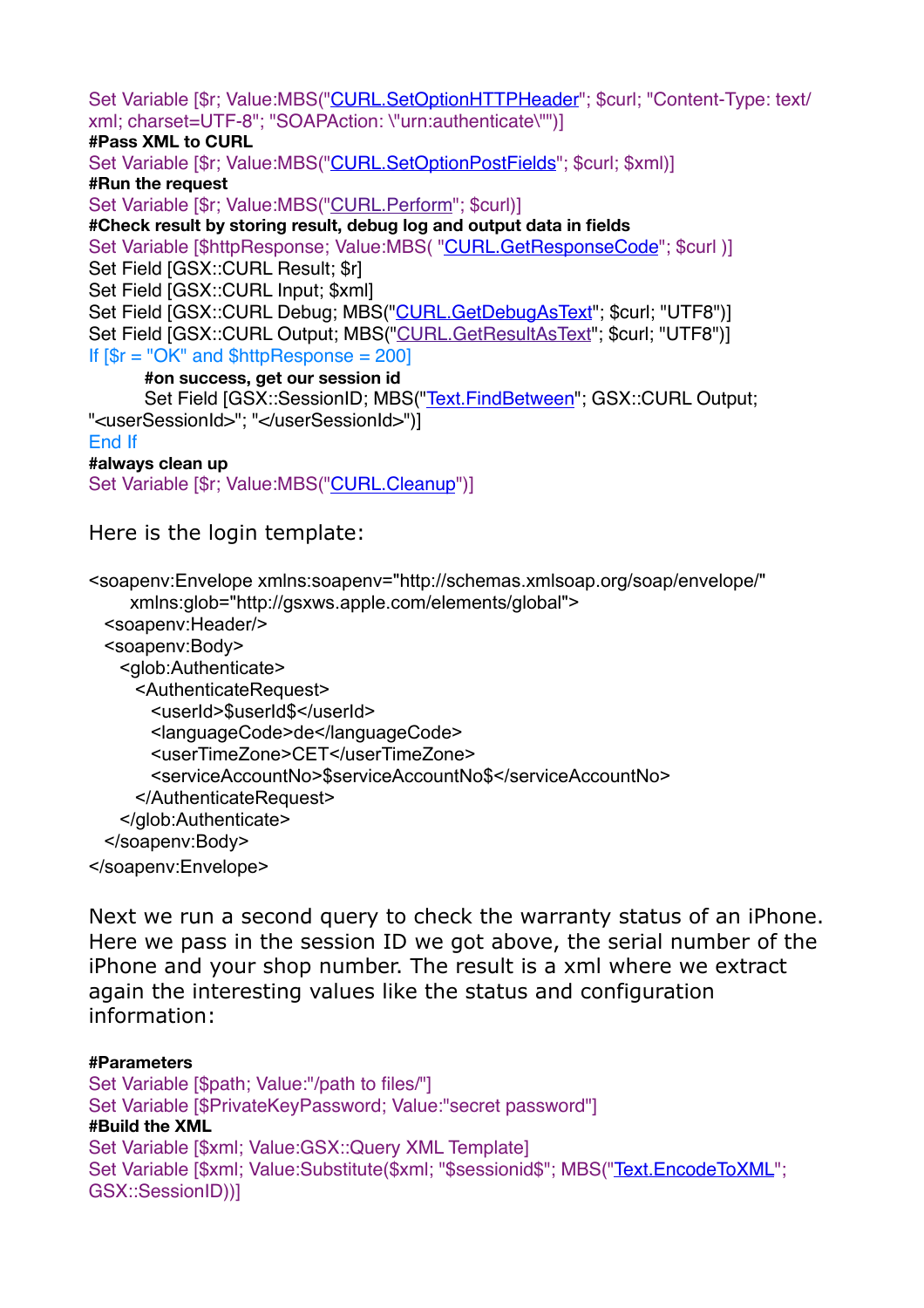Set Variable [\$xml; Value:Substitute(\$xml; "\$serialnumber\$"; MBS("[Text.EncodeToXML](http://www.mbsplugins.eu/TextEncodeToXML.shtml)"; GSX::SerialNo:))] Set Variable [\$xml; Value:Substitute(\$xml; "\$shipto\$"; MBS(["Text.EncodeToXML"](http://www.mbsplugins.eu/TextEncodeToXML.shtml); "xxxx"))] **#Start curl session** Set Variable [\$curl; Value:MBS(["CURL.New](http://www.mbsplugins.eu/CURLNew.shtml)")] Set Variable [\$r; Value:MBS("[CURL.SetOptionURL](http://www.mbsplugins.eu/CURLSetOptionURL.shtml)";\$curl; "https://gsxapi.apple.com:443/ gsx-ws/services/emea/asp")] **#We use a PEM file with private key and our certificate** Set Variable [\$r; Value:MBS("[CURL.SetOptionSSLCertType](http://www.mbsplugins.eu/CURLSetOptionSSLCertType.shtml)"; \$curl; "PEM")] Set Variable [\$r; Value:MBS("[CURL.SetOptionKeyPassword](http://www.mbsplugins.eu/CURLSetOptionKeyPassword.shtml)"; \$curl; \$PrivateKeyPassword)] Set Variable [\$r; Value:MBS("[CURL.SetOptionSSLCert](http://www.mbsplugins.eu/CURLSetOptionSSLCert.shtml)"; \$curl; \$path & "vour.pem")] **#and the usual root certificates** Set Variable [\$r; Value:MBS("[CURL.SetOptionCAINFO](http://www.mbsplugins.eu/CURLSetOptionCAINFO.shtml)"; \$curl; \$path & "cacert.pem")] **#Use TLS v.1.2** Set Variable [\$r; Value:MBS("[CURL.SetOptionSSLVersion](http://www.mbsplugins.eu/CURLSetOptionSSLVersion.shtml)"; \$curl; 6) // TLS v1.2] **#Wait for 10 seconds** Set Variable [\$r; Value:MBS("[CURL.SetOptionTimeOut"](http://www.mbsplugins.eu/CURLSetOptionTimeOut.shtml); \$curl; 10)] **#Specify content type and SOAP Action for webservice** Set Variable [\$r; Value:MBS("[CURL.SetOptionHTTPHeader"](http://www.mbsplugins.eu/CURLSetOptionHTTPHeader.shtml); \$curl; "Content-Type: text/ xml; charset=UTF-8"; "SOAPAction: \"urn:warrantyStatus\"")] **#Pass XML to CURL** Set Variable [\$r; Value:MBS("[CURL.SetOptionPostFields](http://www.mbsplugins.eu/CURLSetOptionPostFields.shtml)"; \$curl; \$xml)] **#Run the request** Set Variable [\$r; Value:MBS("[CURL.Perform](http://www.mbsplugins.eu/CURLPerform.shtml)"; \$curl)] **#Check result by storing result, debug log and output data in fields** Set Variable [\$httpResponse; Value:MBS(["CURL.GetResponseCode](http://www.mbsplugins.eu/CURLGetResponseCode.shtml)"; \$curl )] Set Field [GSX::CURL Result; \$r] Set Field [GSX::CURL Input; \$xml] Set Field [GSX::CURL Debug; MBS("[CURL.GetDebugAsText](http://www.mbsplugins.eu/CURLGetDebugAsText.shtml)"; \$curl; "UTF8")] Set Field [GSX::CURL Output; MBS(["CURL.GetResultAsText"](http://www.mbsplugins.eu/CURLGetResultAsText.shtml); \$curl; "UTF8")] If  $\sqrt{\$r} = \sqrt{\$K''\}$  and  $\sqrt{\$httpResponse = 200}$ **#on success, get our values** Set Field [GSX::Status; MBS("[Text.FindBetween](http://www.mbsplugins.eu/TextFindBetween.shtml)"; GSX::CURL Output; "<warrantyStatus>"; "</warrantyStatus>")] Set Field [GSX::coverageEndDate; MBS(["Text.FindBetween](http://www.mbsplugins.eu/TextFindBetween.shtml)"; GSX::CURL Output; "<coverageEndDate>"; "</coverageEndDate>")] Set Field [GSX::coverageStartDate; MBS(["Text.FindBetween](http://www.mbsplugins.eu/TextFindBetween.shtml)"; GSX::CURL Output; "<coverageStartDate>"; "</coverageStartDate>")] Set Field [GSX::daysRemaining; MBS(["Text.FindBetween](http://www.mbsplugins.eu/TextFindBetween.shtml)"; GSX::CURL Output; "<daysRemaining>"; "</daysRemaining>")] Set Field IGSX::estimatedPurchaseDate: MBS(["Text.FindBetween](http://www.mbsplugins.eu/TextFindBetween.shtml)": GSX::CURL Output; "<estimatedPurchaseDate>"; "</estimatedPurchaseDate>")] Set Field [GSX::purchaseCountry; MBS(["Text.FindBetween](http://www.mbsplugins.eu/TextFindBetween.shtml)"; GSX::CURL Output; "<purchaseCountry>"; "</purchaseCountry>")] Set Field [GSX::registrationDate; MBS(["Text.FindBetween](http://www.mbsplugins.eu/TextFindBetween.shtml)"; GSX::CURL Output; "<registrationDate>"; "</registrationDate>")] Set Field [GSX::productDescription; MBS(["Text.FindBetween](http://www.mbsplugins.eu/TextFindBetween.shtml)"; GSX::CURL Output; "<productDescription>"; "</productDescription>")] Set Field [GSX::configDescription; MBS(["Text.FindBetween](http://www.mbsplugins.eu/TextFindBetween.shtml)"; GSX::CURL Output; "<configDescription>"; "</configDescription>")]